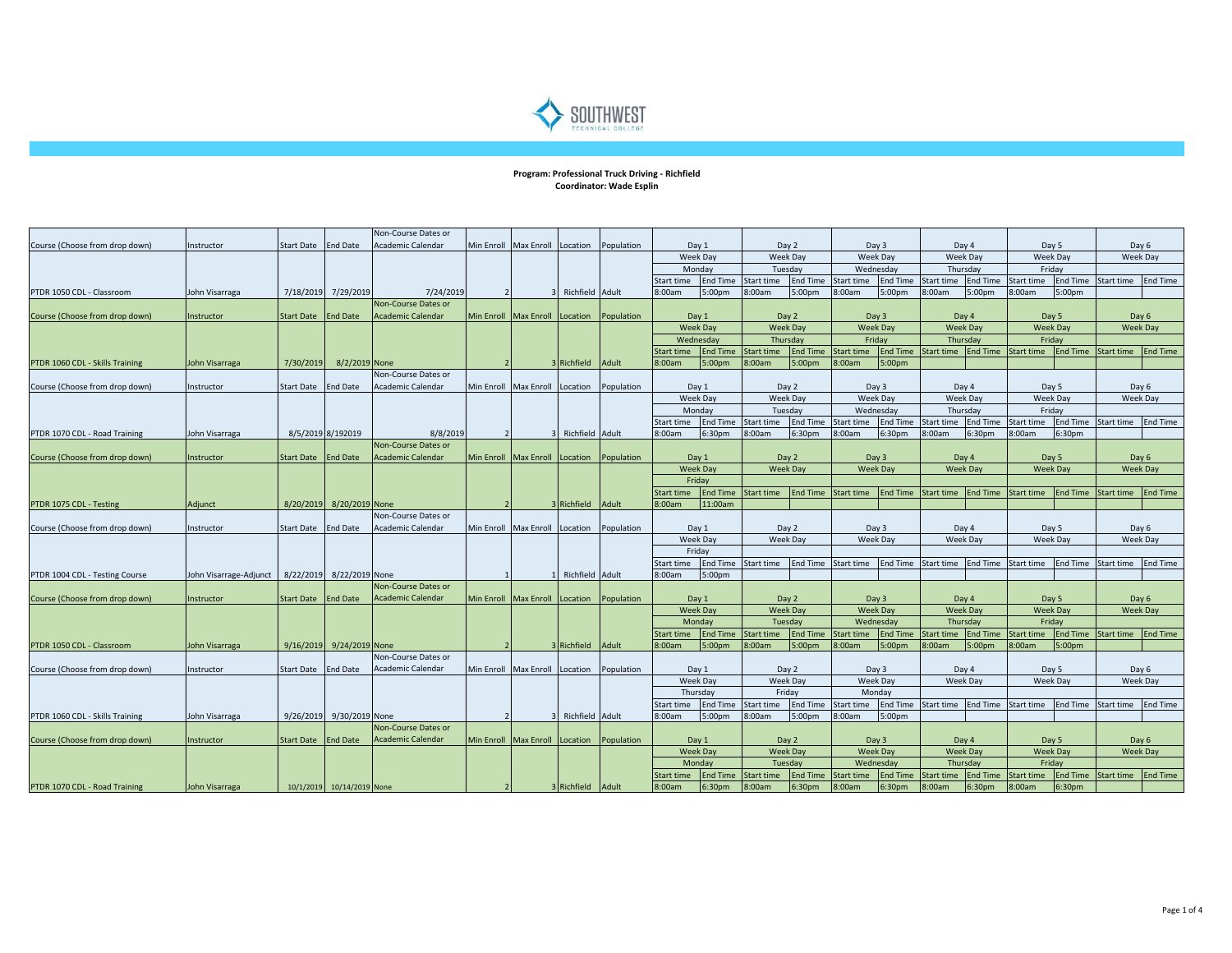

## **Program: Professional Truck Driving - Richfield Coordinator: Wade Esplin**

|                                 |                                                     |                   |                            | Non-Course Dates or        |                   |                                           |                   |                     |                                         |                               |                     |                 |                          |                    |                          |                                                          |                          |                   |                     |                                        |          |  |  |  |  |       |  |       |       |  |
|---------------------------------|-----------------------------------------------------|-------------------|----------------------------|----------------------------|-------------------|-------------------------------------------|-------------------|---------------------|-----------------------------------------|-------------------------------|---------------------|-----------------|--------------------------|--------------------|--------------------------|----------------------------------------------------------|--------------------------|-------------------|---------------------|----------------------------------------|----------|--|--|--|--|-------|--|-------|-------|--|
| Course (Choose from drop down)  | Instructor                                          | <b>Start Date</b> | <b>End Date</b>            | <b>Academic Calendar</b>   | Min Enroll        | <b>Max Enroll</b>                         | Location          | Population          | Day 1                                   |                               | Day 2               |                 | Day 3                    |                    | Day 4                    |                                                          |                          | Day 5             | Day 6               |                                        |          |  |  |  |  |       |  |       |       |  |
|                                 |                                                     |                   |                            |                            |                   |                                           |                   |                     |                                         | <b>Week Day</b>               |                     | Week Day        |                          | Week Day           |                          | <b>Week Day</b>                                          |                          | Week Day          | <b>Week Day</b>     |                                        |          |  |  |  |  |       |  |       |       |  |
|                                 |                                                     |                   |                            |                            |                   |                                           |                   |                     | Monday<br><b>End Time</b><br>Start time |                               | Tuesday             |                 | Wednesday                |                    | Thursday                 |                                                          | Friday                   |                   |                     |                                        |          |  |  |  |  |       |  |       |       |  |
|                                 |                                                     |                   |                            |                            |                   |                                           |                   |                     |                                         |                               | Start time          |                 | End Time Start time      | <b>End Time</b>    | Start time               | <b>End Time</b>                                          | Start time               | End Time          | Start time          | <b>End Time</b>                        |          |  |  |  |  |       |  |       |       |  |
| PTDR 1075 CDL - Testing         | Adjunct                                             |                   | 10/15/2019 10/15/2019 None |                            |                   |                                           | Richfield Adult   |                     | 8:00am                                  | 11:00am                       |                     |                 |                          |                    |                          |                                                          |                          |                   |                     |                                        |          |  |  |  |  |       |  |       |       |  |
|                                 |                                                     |                   |                            | Non-Course Dates or        |                   |                                           |                   |                     |                                         |                               |                     |                 |                          |                    |                          |                                                          |                          |                   |                     |                                        |          |  |  |  |  |       |  |       |       |  |
| Course (Choose from drop down)  | Instructor                                          | Start Date        | <b>End Date</b>            | <b>Academic Calendar</b>   |                   | Min Enroll Max Enroll Location Population |                   |                     |                                         | Day 1                         |                     | Day 2           | Day 3                    |                    | Day 4                    |                                                          |                          | Day 5             | Day 6               |                                        |          |  |  |  |  |       |  |       |       |  |
|                                 |                                                     |                   |                            |                            |                   |                                           |                   |                     |                                         | <b>Week Day</b>               | <b>Week Day</b>     |                 | <b>Week Day</b>          |                    | <b>Week Day</b>          |                                                          |                          | <b>Week Day</b>   | <b>Week Day</b>     |                                        |          |  |  |  |  |       |  |       |       |  |
|                                 |                                                     |                   |                            |                            |                   |                                           |                   |                     |                                         | Monday                        |                     | Tuesday         |                          | Wednesday          |                          | Thursday                                                 |                          | Friday            |                     |                                        |          |  |  |  |  |       |  |       |       |  |
|                                 |                                                     |                   |                            |                            |                   |                                           |                   |                     | <b>Start time</b>                       | <b>End Time</b><br>Start time |                     |                 | End Time Start time      | <b>End Time</b>    |                          | <b>End Time</b><br>Start time                            |                          | <b>Start time</b> |                     | <b>End Time</b><br>End Time Start time |          |  |  |  |  |       |  |       |       |  |
| PTDR 1004 CDL - Testing Course  | John Visarrage-Adjunct                              | 10/17/2019        | 10/17/2019                 | None                       |                   |                                           | Richfield Adult   |                     | 8:00am                                  | 5:00pm                        |                     |                 |                          |                    |                          |                                                          |                          |                   |                     |                                        |          |  |  |  |  |       |  |       |       |  |
|                                 |                                                     |                   |                            | Non-Course Dates or        |                   |                                           |                   |                     |                                         |                               |                     |                 |                          |                    |                          |                                                          |                          |                   |                     |                                        |          |  |  |  |  |       |  |       |       |  |
| Course (Choose from drop down)  | Instructor                                          | Start Date        | <b>End Date</b>            | Academic Calendar          |                   | Min Enroll Max Enroll                     | Location          | Population          |                                         | Day 1                         | Day 2               |                 | Day 3                    |                    |                          | Day 4                                                    |                          | Day 5             |                     | Day 6                                  |          |  |  |  |  |       |  |       |       |  |
|                                 |                                                     |                   |                            |                            |                   |                                           |                   |                     |                                         | <b>Week Day</b>               |                     | Week Day        |                          |                    |                          | Week Day                                                 | <b>Week Day</b>          |                   | <b>Week Day</b>     |                                        | Week Day |  |  |  |  |       |  |       |       |  |
|                                 |                                                     |                   |                            |                            |                   |                                           |                   |                     |                                         | Monday                        |                     | Tuesday         |                          | Wednesday          | Thursday                 |                                                          | Friday                   |                   |                     |                                        |          |  |  |  |  |       |  |       |       |  |
|                                 |                                                     |                   |                            |                            |                   |                                           |                   |                     | Start time                              |                               | End Time Start time |                 | End Time Start time      | <b>End Time</b>    | Start time               | <b>End Time</b>                                          | Start time               |                   | End Time Start time | <b>End Time</b>                        |          |  |  |  |  |       |  |       |       |  |
| PTDR 1050 CDL - Classroom       | John Visarraga                                      |                   | 11/11/2019 11/19/2019 None |                            | $\overline{2}$    |                                           | 3 Richfield Adult |                     | 8:00am                                  | 5:00pm                        | 8:00am              | 5:00pm          | 8:00am                   | 5:00pm             | 8:00am                   | 5:00 <sub>pm</sub>                                       | 8:00am                   | 5:00pm            |                     |                                        |          |  |  |  |  |       |  |       |       |  |
|                                 |                                                     |                   |                            | Non-Course Dates or        |                   |                                           |                   |                     |                                         |                               |                     |                 |                          |                    |                          |                                                          |                          |                   |                     |                                        |          |  |  |  |  |       |  |       |       |  |
| Course (Choose from drop down)  | Instructor                                          | <b>Start Date</b> | <b>End Date</b>            | <b>Academic Calendar</b>   | <b>Min Enroll</b> | Max Enroll                                | Location          | Population          |                                         | Day 1                         |                     | Day 2           |                          |                    |                          |                                                          |                          |                   |                     | Day 3                                  |          |  |  |  |  | Day 4 |  | Day 5 | Day 6 |  |
|                                 |                                                     |                   |                            |                            |                   |                                           |                   |                     |                                         | <b>Week Day</b>               | Week Day            |                 | Week Day                 |                    | <b>Week Day</b>          | <b>Week Day</b>                                          |                          |                   | <b>Week Day</b>     |                                        |          |  |  |  |  |       |  |       |       |  |
|                                 |                                                     |                   |                            |                            |                   |                                           |                   |                     |                                         | Thursdav                      | Fridav              |                 | Monday                   |                    |                          |                                                          |                          |                   |                     |                                        |          |  |  |  |  |       |  |       |       |  |
|                                 |                                                     |                   |                            |                            |                   |                                           |                   |                     | Start time                              | <b>End Time</b>               | <b>Start time</b>   |                 | End Time Start time      | <b>End Time</b>    | Start time               | <b>End Time</b>                                          | <b>Start time</b>        |                   | End Time Start time | <b>End Time</b>                        |          |  |  |  |  |       |  |       |       |  |
| PTDR 1060 CDL - Skills Training | John Visarraga                                      |                   | 11/21/2019 11/25/2019      | None                       |                   |                                           | Richfield Adult   |                     | 8:00am                                  | 5:00 <sub>pm</sub>            | 8:00am              | 5:00pm          | 8:00am                   | 5:00pm             |                          |                                                          |                          |                   |                     |                                        |          |  |  |  |  |       |  |       |       |  |
|                                 |                                                     |                   |                            | Non-Course Dates or        |                   |                                           |                   |                     |                                         |                               |                     |                 |                          |                    |                          | Day 4                                                    |                          |                   | Day 6               |                                        |          |  |  |  |  |       |  |       |       |  |
| Course (Choose from drop down)  | Instructor                                          | Start Date        | <b>End Date</b>            | Academic Calendar          |                   | Min Enroll Max Enroll Location Population |                   |                     | Day 1                                   |                               | Day 2               |                 | Day 3                    |                    |                          |                                                          |                          | Day 5             |                     |                                        |          |  |  |  |  |       |  |       |       |  |
|                                 |                                                     |                   |                            |                            |                   |                                           |                   |                     |                                         | Week Day                      | <b>Week Day</b>     |                 |                          |                    | <b>Week Day</b>          |                                                          | Week Day                 |                   |                     | Week Day                               | Week Day |  |  |  |  |       |  |       |       |  |
|                                 |                                                     |                   |                            |                            |                   |                                           |                   |                     |                                         | Fridav                        |                     |                 |                          |                    |                          |                                                          |                          |                   |                     |                                        |          |  |  |  |  |       |  |       |       |  |
|                                 |                                                     |                   |                            |                            |                   |                                           |                   |                     | Start time                              | <b>End Time</b>               | Start time          | <b>End Time</b> | Start time               | <b>End Time</b>    | Start time               | <b>End Time</b>                                          | Start time               | <b>End Time</b>   | Start time          | <b>End Time</b>                        |          |  |  |  |  |       |  |       |       |  |
| PTDR 1070 CDL - Road Training   | John Visarraga                                      |                   | 12/2/2019 12/13/2019 None  |                            |                   |                                           | Richfield Adult   |                     | 8:00am                                  | 6:30pm                        | 8:00am              | 6:30pm          | 8:00am                   | 6:30 <sub>pm</sub> | 8:00am                   | 6:30pm                                                   | 8:00am                   | 6:30pm            |                     |                                        |          |  |  |  |  |       |  |       |       |  |
|                                 |                                                     |                   |                            | Non-Course Dates or        |                   |                                           |                   |                     |                                         |                               |                     |                 |                          |                    |                          |                                                          |                          |                   |                     |                                        |          |  |  |  |  |       |  |       |       |  |
| Course (Choose from drop down)  | Instructor                                          | Start Date        | <b>End Date</b>            | <b>Academic Calendar</b>   |                   | Min Enroll Max Enroll                     |                   | Location Population |                                         | Day 1<br><b>Week Day</b>      | Day 2<br>Week Day   |                 | Day 3<br>Week Day        |                    | Day 4                    |                                                          | Day 5                    |                   | Day 6               |                                        |          |  |  |  |  |       |  |       |       |  |
|                                 |                                                     |                   |                            |                            |                   |                                           |                   |                     |                                         | Monday                        | Tuesday             |                 | Wednesdav                |                    |                          | <b>Week Day</b><br><b>Week Day</b><br>Thursday<br>Friday |                          |                   | Week Day            |                                        |          |  |  |  |  |       |  |       |       |  |
|                                 |                                                     |                   |                            |                            |                   |                                           |                   |                     | Start time                              | <b>End Time</b>               | <b>Start time</b>   |                 | End Time Start time      | <b>End Time</b>    | Start time               | <b>End Time Start time</b>                               |                          |                   | End Time Start time | <b>End Time</b>                        |          |  |  |  |  |       |  |       |       |  |
| PTDR 1075 CDL - Testing         |                                                     |                   | 12/16/2019 12/16/2019 None |                            |                   |                                           | 3 Richfield Adult |                     | 3:00am                                  | 11:00am                       |                     |                 |                          |                    |                          |                                                          |                          |                   |                     |                                        |          |  |  |  |  |       |  |       |       |  |
|                                 | Adjunct                                             |                   |                            | Non-Course Dates or        |                   |                                           |                   |                     |                                         |                               |                     |                 |                          |                    |                          |                                                          |                          |                   |                     |                                        |          |  |  |  |  |       |  |       |       |  |
| Course (Choose from drop down)  | Instructor                                          | Start Date        | End Date                   | Academic Calendar          |                   | Min Enroll Max Enroll                     |                   | Location Population |                                         | Day 1                         | Day 2               |                 | Day 3                    |                    | Day 4                    |                                                          |                          | Day 5             | Day 6               |                                        |          |  |  |  |  |       |  |       |       |  |
|                                 |                                                     |                   |                            |                            |                   |                                           |                   |                     |                                         |                               | Week Day            |                 | <b>Week Day</b>          |                    | Week Day                 |                                                          |                          | Week Day          |                     |                                        |          |  |  |  |  |       |  |       |       |  |
|                                 |                                                     |                   |                            |                            |                   |                                           |                   |                     | Week Day<br>Thursdav                    |                               | Friday              |                 | Monday                   |                    |                          |                                                          |                          |                   | <b>Week Day</b>     |                                        |          |  |  |  |  |       |  |       |       |  |
|                                 |                                                     |                   |                            |                            |                   |                                           |                   |                     | Start time                              | <b>End Time</b>               | Start time          |                 | End Time Start time      | <b>End Time</b>    | Start time               | <b>End Time</b>                                          | Start time               | <b>End Time</b>   | Start time          | <b>End Time</b>                        |          |  |  |  |  |       |  |       |       |  |
| PTDR 1004 CDL - Testing Course  | John Visarrage-Adjunct   12/18/2019 12/18/2019 None |                   |                            |                            |                   |                                           | Richfield Adult   |                     | 8:00am                                  | 5:00pm                        |                     |                 |                          |                    |                          |                                                          |                          |                   |                     |                                        |          |  |  |  |  |       |  |       |       |  |
|                                 |                                                     |                   |                            | <b>Non-Course Dates or</b> |                   |                                           |                   |                     |                                         |                               |                     |                 |                          |                    |                          |                                                          |                          |                   |                     |                                        |          |  |  |  |  |       |  |       |       |  |
| Course (Choose from drop down)  | Instructor                                          | Start Date        | <b>End Date</b>            | Academic Calendar          |                   | Min Enroll Max Enroll Location Population |                   |                     |                                         | Day 1                         | Day 2               |                 |                          |                    |                          |                                                          |                          |                   | Day 6               |                                        |          |  |  |  |  |       |  |       |       |  |
|                                 |                                                     |                   |                            |                            |                   |                                           |                   |                     |                                         | <b>Week Day</b>               | <b>Week Day</b>     |                 | Day 3<br><b>Week Day</b> |                    | Day 4<br><b>Week Day</b> |                                                          | Day 5<br><b>Week Day</b> |                   | <b>Week Day</b>     |                                        |          |  |  |  |  |       |  |       |       |  |
|                                 |                                                     |                   |                            |                            |                   |                                           |                   |                     |                                         | Mondav<br>Tuesdav             |                     |                 | Wednesday                |                    | Thursdav                 |                                                          | Fridav                   |                   |                     |                                        |          |  |  |  |  |       |  |       |       |  |
|                                 |                                                     |                   |                            |                            |                   |                                           |                   |                     | Start time                              | <b>End Time</b>               | <b>Start time</b>   | End Time        | <b>Start time</b>        | <b>End Time</b>    | Start time               | <b>End Time</b>                                          | <b>Start time</b>        | End Time          | Start time          | <b>End Time</b>                        |          |  |  |  |  |       |  |       |       |  |
| PTDR 1050 CDL - Classroom       | John Visarraga                                      | 1/13/2020         | 1/22/2020                  | 1/20/2020                  | -21               |                                           | 3 Richfield Adult |                     | 8:00am                                  | 5:00 <sub>pm</sub>            | 8:00am              | 5:00pm          | 8:00am                   | 5:00 <sub>pm</sub> | 8:00am                   | 5:00 <sub>pm</sub>                                       | 8:00am                   | 5:00pm            |                     |                                        |          |  |  |  |  |       |  |       |       |  |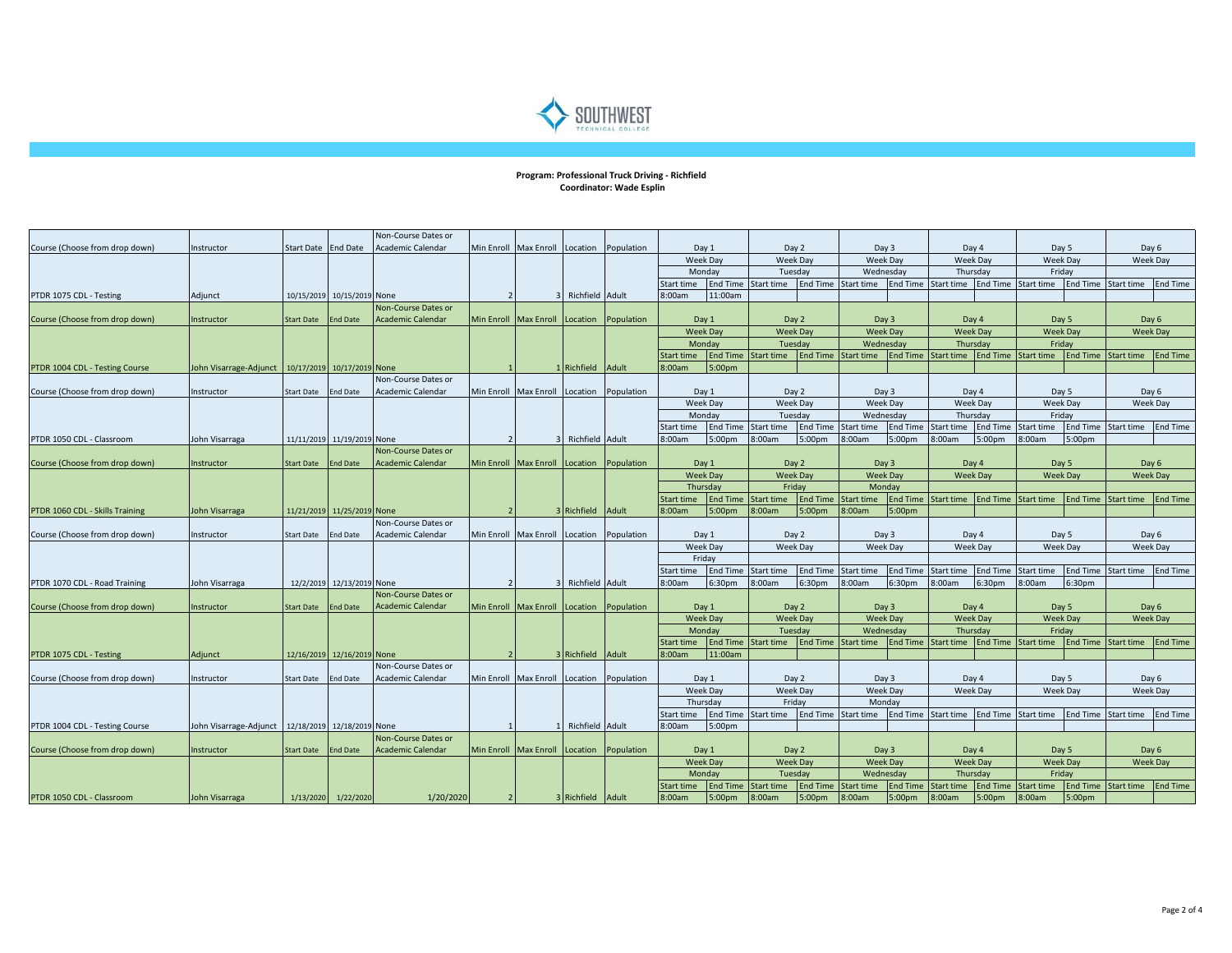

## **Program: Professional Truck Driving - Richfield Coordinator: Wade Esplin**

|                                 |                                                   |                     |                 | Non-Course Dates or           |            |                       |                   |            |                             |                          |                          |                    |                     |                                   |                     |                 |                                         |                             |                   |                 |  |  |
|---------------------------------|---------------------------------------------------|---------------------|-----------------|-------------------------------|------------|-----------------------|-------------------|------------|-----------------------------|--------------------------|--------------------------|--------------------|---------------------|-----------------------------------|---------------------|-----------------|-----------------------------------------|-----------------------------|-------------------|-----------------|--|--|
| Course (Choose from drop down)  | Instructor                                        | <b>Start Date</b>   | <b>End Date</b> | <b>Academic Calendar</b>      | Min Enroll | <b>Max Enroll</b>     | Location          | Population |                             | Day 1                    |                          | Day 2              |                     | Day 3                             | Day 4               |                 |                                         | Day 5                       |                   | Day 6           |  |  |
|                                 |                                                   |                     |                 |                               |            |                       |                   |            |                             | Week Day                 |                          | Week Day           |                     | Week Day                          |                     | Week Day        |                                         | Week Day                    |                   | Week Day        |  |  |
|                                 |                                                   |                     |                 |                               |            |                       |                   |            | Friday                      |                          | Monday                   |                    | Tuesday             |                                   | Thursday            |                 | Friday                                  |                             |                   |                 |  |  |
|                                 |                                                   |                     |                 |                               |            |                       |                   |            | Start time                  | <b>End Time</b>          | Start time               | End Time           | Start time          | <b>End Time</b>                   | Start time          | <b>End Time</b> | Start time                              | End Time                    | Start time        | End Time        |  |  |
| PTDR 1060 CDL - Skills Training | John Visarraga                                    | 1/24/2020           | 1/28/2020 None  |                               |            |                       | Richfield Adult   |            | 8:00am                      | 5:00 <sub>pm</sub>       | 8:00am                   | 5:00 <sub>pm</sub> | 8:00am              | 5:00 <sub>pm</sub>                |                     |                 |                                         |                             |                   |                 |  |  |
|                                 |                                                   |                     |                 | Non-Course Dates or           |            |                       |                   |            |                             |                          |                          |                    |                     |                                   |                     |                 |                                         |                             |                   |                 |  |  |
| Course (Choose from drop down)  | Instructor                                        | <b>Start Date</b>   | <b>End Date</b> | <b>Academic Calendar</b>      |            | Min Enroll Max Enroll | Location          | Population |                             | Day 1                    |                          | Day 2              |                     | Day 3                             | Day 4               |                 | Day 5                                   |                             |                   | Day 6           |  |  |
|                                 |                                                   |                     |                 |                               |            |                       |                   |            |                             | <b>Week Day</b>          | <b>Week Day</b>          |                    | <b>Week Day</b>     |                                   | <b>Week Day</b>     |                 | <b>Week Day</b>                         |                             | Week Day          |                 |  |  |
|                                 |                                                   |                     |                 |                               |            |                       |                   |            |                             | Monday                   |                          | Tuesday            | Wednesday           |                                   |                     |                 | Thursday                                |                             | Friday            |                 |  |  |
|                                 |                                                   |                     |                 |                               |            |                       |                   |            | <b>Start time</b>           | <b>End Time</b>          | Start time               | <b>End Time</b>    | <b>Start time</b>   | <b>End Time</b>                   | <b>Start time</b>   | <b>End Time</b> | <b>Start time</b>                       | <b>End Time</b>             | Start time        | <b>End Time</b> |  |  |
| PTDR 1070 CDL - Road Training   | John Visarraga                                    | 1/29/2020           | 2/11/2020 None  |                               |            |                       | Richfield         | Adult      | 8:00am                      | 6:30 <sub>pm</sub>       | 8:00am                   | 6:30 <sub>pm</sub> | 8:00am              | 6:30 <sub>pm</sub>                | 8:00am              | 6:30pm          | 3:00am                                  | 6:30pm                      |                   |                 |  |  |
|                                 |                                                   |                     |                 | Non-Course Dates or           |            |                       |                   |            |                             |                          |                          |                    |                     |                                   |                     |                 |                                         |                             |                   |                 |  |  |
| Course (Choose from drop down)  | Instructor                                        | <b>Start Date</b>   | <b>End Date</b> | Academic Calendar             |            | Min Enroll Max Enroll | Location          | Population | Day 1                       |                          | Day 2                    |                    | Day 3               |                                   | Day 4               |                 | Day 5                                   |                             | Day 6             |                 |  |  |
|                                 |                                                   |                     |                 |                               |            |                       |                   |            |                             | Week Day                 |                          | Week Day           |                     | Week Day                          |                     | Week Day        |                                         | Week Day                    |                   | <b>Week Day</b> |  |  |
|                                 |                                                   |                     |                 |                               |            |                       |                   |            |                             | Wednesday                |                          | Tuesday            |                     | Wednesday                         |                     | Thursday        |                                         | Fridav                      |                   |                 |  |  |
|                                 |                                                   |                     |                 |                               |            |                       |                   |            | Start time                  |                          | End Time Start time      |                    | End Time Start time |                                   |                     |                 | End Time Start time End Time Start time | End Time Start time         |                   | <b>End Time</b> |  |  |
| PTDR 1075 CDL - Testing         | Adjunct                                           | 2/12/2020           | 2/12/2020       | None                          |            |                       | Richfield Adult   |            | 8:00am                      | 11:00pm                  |                          |                    |                     |                                   |                     |                 |                                         |                             |                   |                 |  |  |
|                                 |                                                   |                     |                 | <b>Non-Course Dates or</b>    |            |                       |                   |            |                             |                          |                          |                    |                     |                                   |                     |                 |                                         |                             |                   |                 |  |  |
| Course (Choose from drop down)  | Instructor                                        | <b>Start Date</b>   | <b>End Date</b> | <b>Academic Calendar</b>      |            | Min Enroll Max Enroll | Location          | Population |                             | Day 1                    | Day 2                    |                    | Day 3               |                                   | Day 4               |                 | Day 5                                   |                             | Day 6             |                 |  |  |
|                                 |                                                   |                     |                 |                               |            |                       |                   |            |                             | <b>Week Day</b>          | <b>Week Day</b>          |                    | Week Day            |                                   |                     | <b>Week Day</b> |                                         | Week Day<br><b>Week Day</b> |                   |                 |  |  |
|                                 |                                                   |                     |                 |                               |            |                       |                   |            |                             | Friday                   |                          |                    |                     |                                   |                     |                 |                                         |                             |                   |                 |  |  |
|                                 |                                                   |                     |                 |                               |            |                       |                   |            | Start time                  | <b>End Time</b>          | Start time               | End Time           | Start time          | <b>End Time</b>                   | Start time          | <b>End Time</b> | Start time                              | <b>End Time</b>             | Start time        | <b>End Time</b> |  |  |
| PTDR 1004 CDL - Testing Course  | John Visarraga-Adjunct   2/14/2020 2/14/2020 None |                     |                 |                               |            |                       | Richfield Adult   |            | 8:00am                      | 5:00 <sub>pm</sub>       |                          |                    |                     |                                   |                     |                 |                                         |                             |                   |                 |  |  |
|                                 |                                                   |                     |                 | <b>Non-Course Dates or</b>    |            |                       |                   |            |                             |                          | Day 2                    |                    |                     |                                   |                     |                 |                                         |                             |                   |                 |  |  |
| Course (Choose from drop down)  | Instructor                                        | Start Date End Date |                 | Academic Calendar             |            | Min Enroll Max Enroll | Location          | Population | Day 1<br>Week Day<br>Monday |                          |                          |                    | Day 3               |                                   |                     |                 | Day 4<br>Day 5<br>Week Day<br>Week Day  |                             | Day 6<br>Week Day |                 |  |  |
|                                 |                                                   |                     |                 |                               |            |                       |                   |            |                             |                          | Week Day<br>Tuesday      |                    | Week Day            |                                   |                     |                 |                                         |                             |                   |                 |  |  |
|                                 |                                                   |                     |                 |                               |            |                       |                   |            |                             |                          |                          |                    | Wednesday           |                                   | Thursday            |                 | Friday                                  |                             |                   |                 |  |  |
|                                 |                                                   |                     |                 |                               |            |                       |                   |            | Start time                  | <b>End Time</b>          | Start time               | End Time           | Start time          | End Time                          | Start time          | <b>End Time</b> | Start time                              | <b>End Time</b>             | Start time        | End Time        |  |  |
| PTDR 1050 CDL - Classroom       | John Visarraga                                    | 3/9/2020            |                 | 3/19/2020 3/16/2020-3/17/2020 |            |                       | Richfield Adult   |            | 8:00am                      | 5:00 <sub>pm</sub>       | 8:00am                   | 5:00 <sub>pm</sub> | 8:00am              | 5:00 <sub>pm</sub>                | 8:00am              | 5:00pm          | 3:00am                                  | 5:00pm                      |                   |                 |  |  |
|                                 |                                                   |                     |                 | Non-Course Dates or           |            |                       |                   |            |                             |                          |                          |                    |                     |                                   |                     |                 |                                         |                             |                   |                 |  |  |
| Course (Choose from drop down)  | Instructor                                        | <b>Start Date</b>   | <b>End Date</b> | <b>Academic Calendar</b>      |            | Min Enroll Max Enroll | Location          | Population |                             | Day 1<br><b>Week Day</b> | Day 2<br><b>Week Day</b> |                    | Week Day            | Day 3<br>Day 4<br><b>Week Day</b> |                     |                 | Day 5<br><b>Week Day</b>                |                             | Day 6             |                 |  |  |
|                                 |                                                   |                     |                 |                               |            |                       |                   |            |                             | Monday                   | Tuesday                  |                    |                     | Wednesdav                         |                     |                 |                                         |                             | Week Day          |                 |  |  |
|                                 |                                                   |                     |                 |                               |            |                       |                   |            | <b>Start time</b>           | <b>End Time</b>          | <b>Start time</b>        |                    | End Time Start time |                                   | End Time Start time | <b>End Time</b> | <b>Start time</b>                       | <b>End Time Start time</b>  |                   | <b>End Time</b> |  |  |
| PTDR 1060 CDL - Skills Training | John Visarraga                                    | 3/23/2020           | 3/25/2020 None  |                               |            |                       | Richfield Adult   |            | 8:00am                      | 5:00 <sub>pm</sub>       | 8:00am                   | 5:00 <sub>pm</sub> | 3:00am              | 5:00pm                            |                     |                 |                                         |                             |                   |                 |  |  |
|                                 |                                                   |                     |                 | Non-Course Dates or           |            |                       |                   |            |                             |                          |                          |                    |                     |                                   |                     |                 |                                         |                             |                   |                 |  |  |
| Course (Choose from drop down)  | Instructor                                        | <b>Start Date</b>   | <b>End Date</b> | Academic Calendar             |            | Min Enroll Max Enroll | Location          | Population |                             | Day 1                    |                          | Day 2              |                     | Day 3                             | Day 4               |                 |                                         | Day 5                       |                   | Day 6           |  |  |
|                                 |                                                   |                     |                 |                               |            |                       |                   |            |                             |                          | Week Day                 |                    | <b>Week Day</b>     |                                   | <b>Week Day</b>     |                 |                                         | Week Day                    | Week Day          |                 |  |  |
|                                 |                                                   |                     |                 |                               |            |                       |                   |            | <b>Week Day</b><br>Monday   |                          | Tuesdav                  |                    | Wednesday           |                                   | Thursday            |                 |                                         | Fridav                      |                   |                 |  |  |
|                                 |                                                   |                     |                 |                               |            |                       |                   |            | Start time                  | <b>End Time</b>          | Start time               | End Time           | <b>Start time</b>   | <b>End Time</b>                   | Start time          | <b>End Time</b> | Start time                              | <b>End Time</b>             | Start time        | <b>End Time</b> |  |  |
| PTDR 1070 CDL - Road Training   | John Visarraga                                    | 3/26/2020           | 4/8/2020 None   |                               |            |                       | Richfield Adult   |            | 8:00am                      | 6:30 <sub>pm</sub>       | 8:00am                   | 6:30 <sub>pm</sub> | 8:00am              | 6:30 <sub>pm</sub>                | 8:00am              | 6:30pm          | 8:00am                                  | 6:30pm                      |                   |                 |  |  |
|                                 |                                                   |                     |                 | Non-Course Dates or           |            |                       |                   |            |                             |                          |                          |                    |                     |                                   |                     |                 |                                         |                             |                   |                 |  |  |
| Course (Choose from drop down)  | Instructor                                        | <b>Start Date</b>   | <b>End Date</b> | <b>Academic Calendar</b>      |            | Min Enroll Max Enroll | Location          | Population |                             | Day 1                    |                          | Day 2              | Day 3               |                                   | Day 4               |                 | Day 5                                   |                             | Day 6             |                 |  |  |
|                                 |                                                   |                     |                 |                               |            |                       |                   |            |                             | <b>Week Day</b>          | <b>Week Day</b>          |                    | <b>Week Day</b>     |                                   | <b>Week Day</b>     |                 | <b>Week Day</b>                         |                             | <b>Week Day</b>   |                 |  |  |
|                                 |                                                   |                     |                 |                               |            |                       |                   |            |                             | Thursdav                 |                          |                    |                     |                                   |                     |                 |                                         |                             |                   |                 |  |  |
|                                 |                                                   |                     |                 |                               |            |                       |                   |            | Start time                  | <b>End Time</b>          | <b>Start time</b>        | <b>End Time</b>    | <b>Start time</b>   | <b>End Time</b>                   | <b>Start time</b>   | <b>End Time</b> | Start time                              | <b>End Time</b>             | <b>Start time</b> | <b>End Time</b> |  |  |
| PTDR 1075 CDL - Testing         | Adjunct                                           | 4/9/2020            | 4/9/2020 None   |                               |            |                       | 3 Richfield Adult |            | 8:00am                      | 11:00am                  |                          |                    |                     |                                   |                     |                 |                                         |                             |                   |                 |  |  |